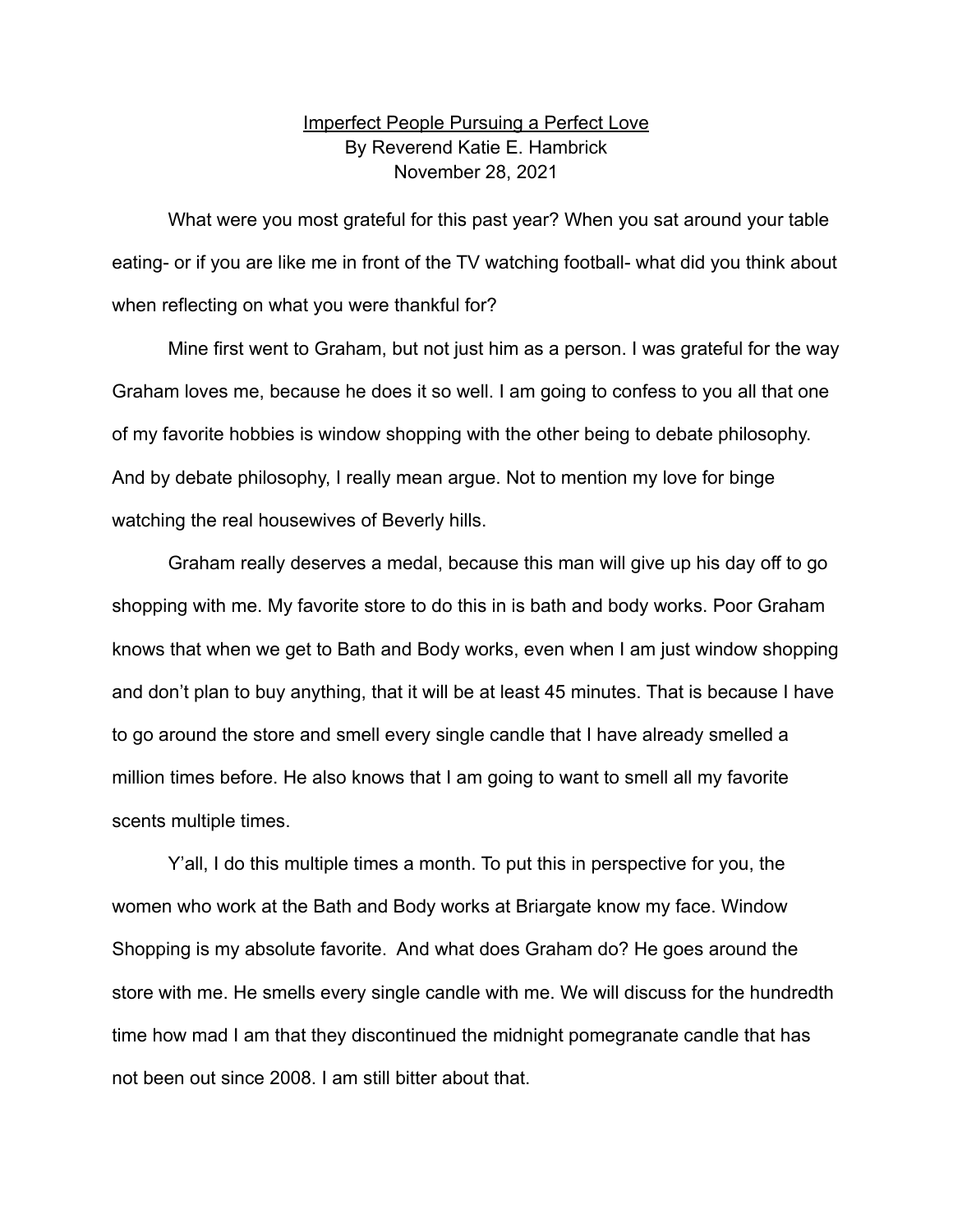But Graham is so patient with me. He pretends to enjoy my window shopping and engages like he is excited during it. And heaven help him when we actually do go to really shop, because that is going to range from anywhere to 45 minutes to 2 hours. And again, he never complains. He just smiles and goes around the store with me… for however long it takes.

That is a very silly example of how Graham loves me. I do alot for him as well, he would tell you. However, the reason I tell you this is precisely because it is so silly. It is something so silly and so small to everyone looking in on us- but to me, it is one of those little things that really shows me how much he cares. That he is willing to give up his day off to go smell candles with me.

\*\*\*

The more I started to reflect on Today's scripture, as well as what I was thankful for, I realized it didn't just stop with being thankful for Graham and how he loves me. I have really become thankful for love and my deeper understanding of love. One of the key reasons I have this deeper understanding of love is because of First Baptist. This church is truly a family- a family who cares deeply for each other and knows how to reflect the love of God.

Whether that be starting a meal train for a new family…

Or card showers during the height of COVID because even though we couldn't celebrate together in person, we needed to celebrate big life events…

Or leaving lucky charms outside the resident's door because you know she loves them…

Or scotch guarding the new couch in the youth area twice…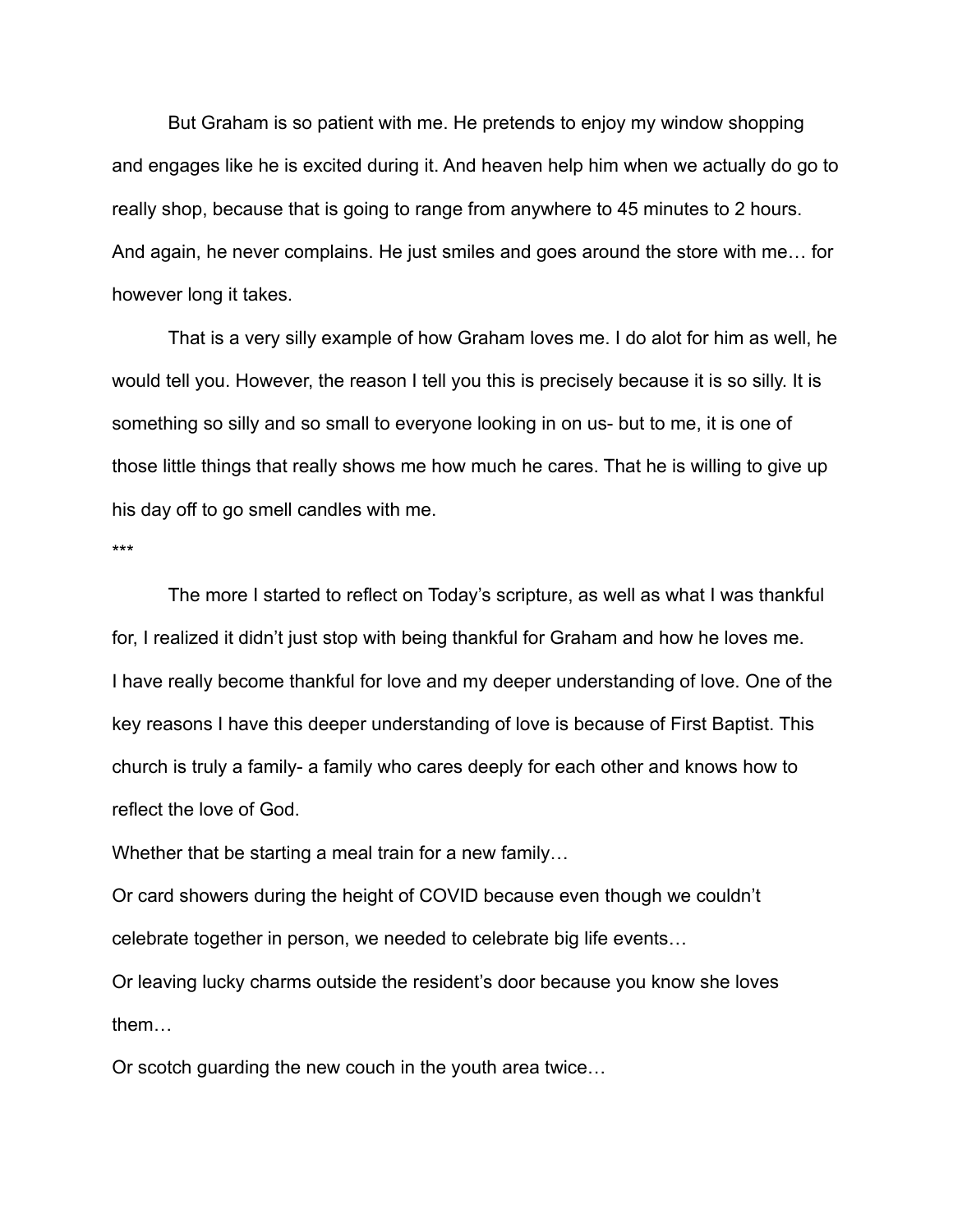Or going and cleaning someone's house, who can't anymore…

Or taking care of someone after surgery because you know they don't have family in town…

Or simply calling someone to ask them how they are doing…

These are just a few true examples of ways people in this church family have shown love to each other. The list could go on and on. But, this church family has taught me truly what it means to love like God wants us too. That does not mean we always get it right or perfect- we know we are imperfect people.

However, we really do try to love each other well. We have even been able to do that through COVID, which is something to be grateful for. Especially after the past few years we have faced as a society.

See, Advent is the beginning of the new church calendar. It is a time of renewal. It is a time of great anticipation and hope as we are getting ready to celebrate the coming of the Christ child. We do this with meals together and celebrations of all sorts.

But, do we ever take time to reflect on what this really means for us as people of faith? I am referring to the blessing that is Advent. The blessing that comes with a renewed sense of hope. Every year, we get so busy celebrating that we hardly take time to stop and reflect. We save that for Lent. We don't bother with that now. Now is the time to party, and that's always not wrong. We should celebrate this time of the year. Especially after the past couple of years of not being able to celebrate together.

However, when I kept looking at today's scripture, one word really stuck out to me. It comes in verse 10- Restore. \*PAUSE\*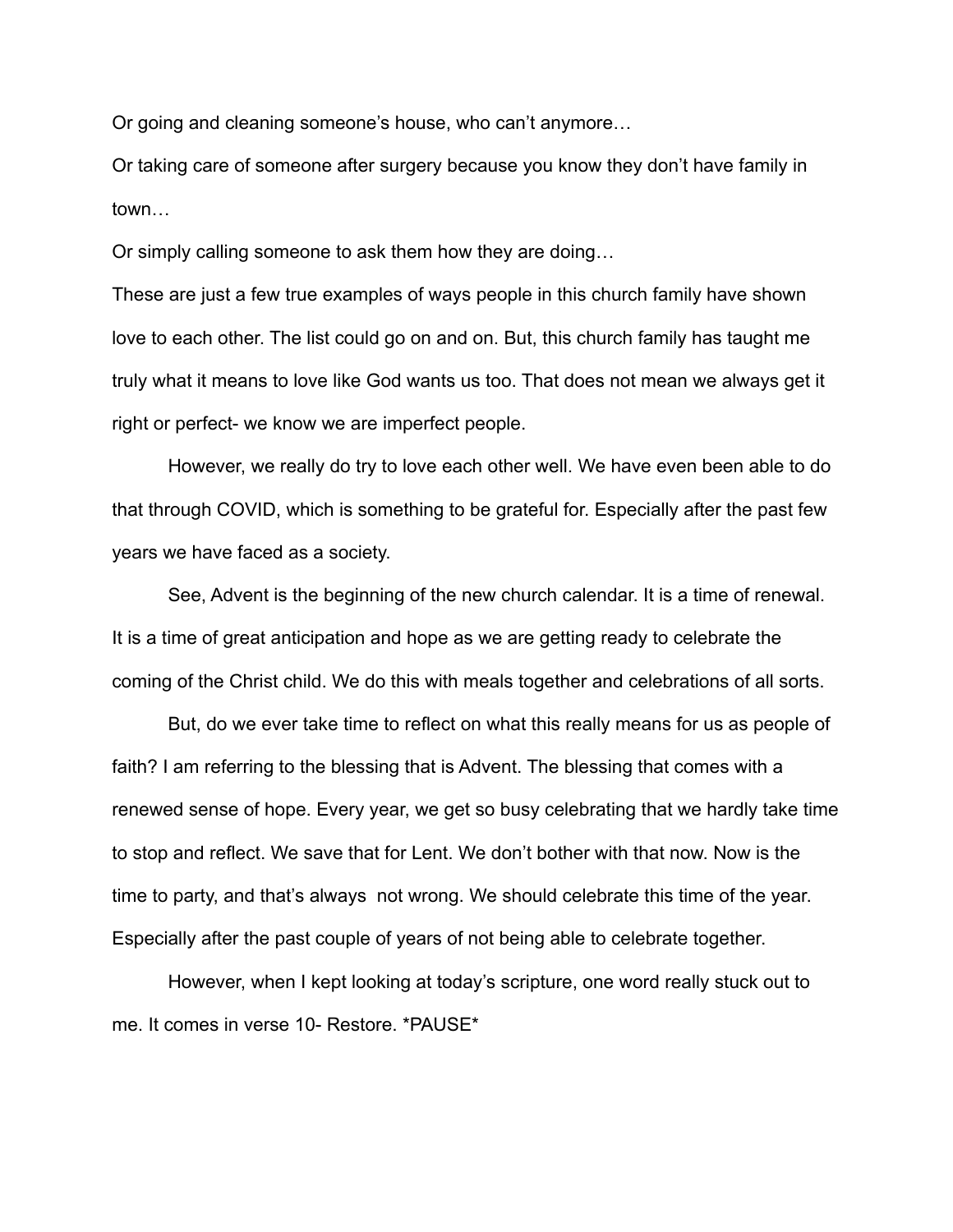Restore by definition is to come back to a place of being. When Paul is writing to the church in Thessalonians, he is encouraging them to return to their faith center. Paul knows that faith is an ongoing process that is fueled by a couple of things: The first being hope.

As the author of Hebrews writes, "faith is the assurance of things hoped for, the conviction of things unseen." Hope in God's promises and faithfulness to us is the driving force for faith. It is the spark that lights up our souls and sets us on the path of love set before us by Christ. Hope is truly where our faith starts. We have to have hope in something to believe in it. \*PAUSE\*

## Hope draws faith into maturity. \*pause\*

The other thing that fuels faith is love. This does not mean love as a noun, but love as a verb. We are intended to be loved and to love others. The Christian faith is centered on this. It is centered on the greatest commandments-

To love the lord your god with all your heart, soul and mind; and love your neighbor as yourself.

Paul is asking the Thessalonians to return to their original source of faith. He is asking them to return and restore this sense of hope in God and God's promises.

Why is Paul doing that? He tells us to verses down, so that God may make you increase and abound in love for one another. \*PAUSE\*

As the great Christian Theologian Richard Niebuhr said in reference to the greatest commandment, "the purpose of the church is increase of the love of God and neighbor." There is neither a simpler nor a more demanding depiction of faithful living than this. \*PAUSE\*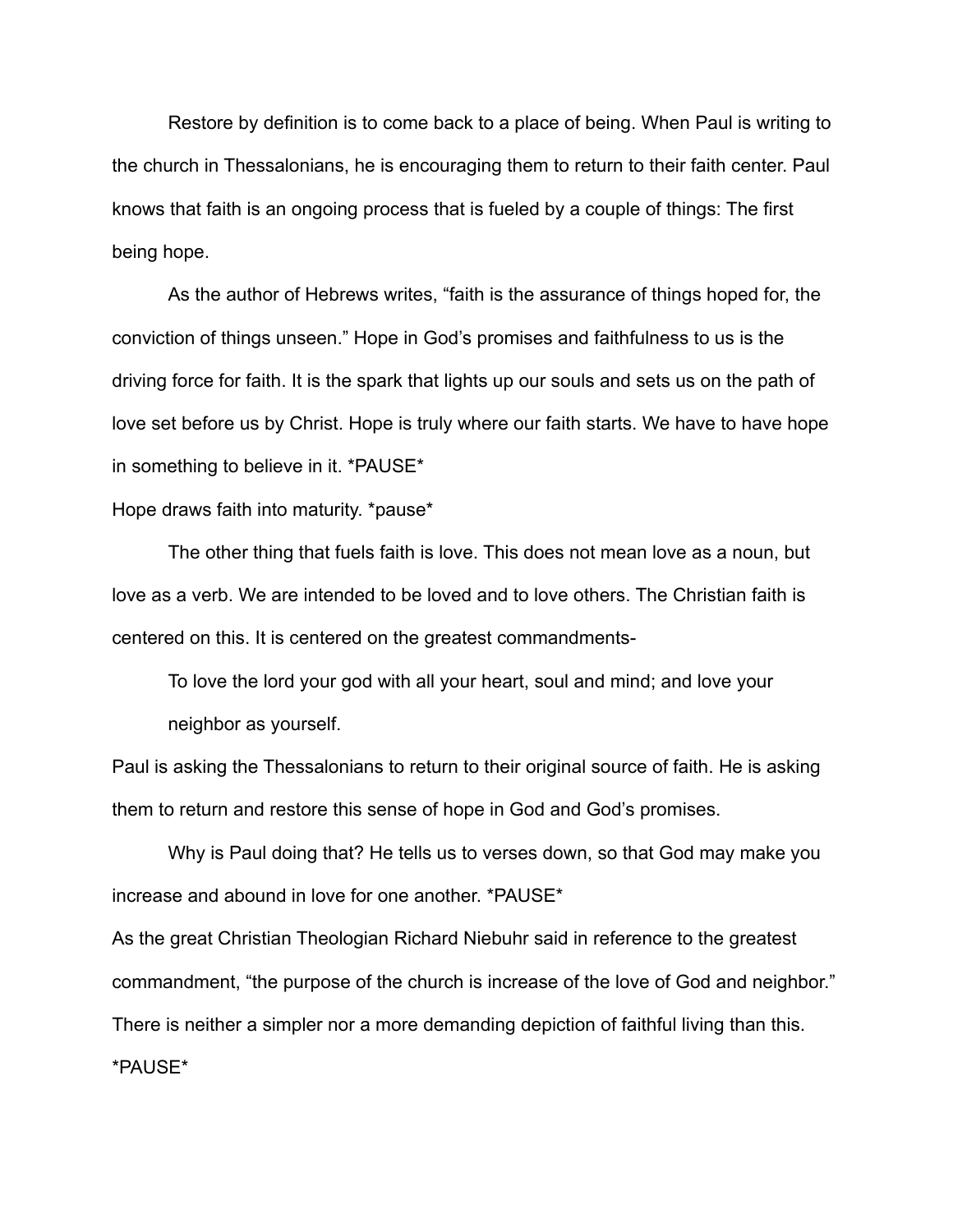I don't know about you, but I am tired. I am tired of trying to have hope while living in a world that seems to be full of devastation. I am tired of COVID. I am tired of loving people, who do not seem to want to be loved. And I am forever tired of trying to accept the unconditional love that is poured out onto me that I know I do not deserve. I wonder if I am the only one who gets tired?

## \*PAUSE\*

The act of living, just simply living, can be tiring enough without adding the demands that comes from faithful living. \*PAUSE\* The truth is that we cannot pour from an empty cup. Most of the time when we are tired like that, it is because we have moved away from our faith center. We have gotten caught up in the living, that we forget the faith part. \*slight pause\*

We cannot abound in love when we have forgotten the hope and faith that inspire us to love. One way for us to fuel ourselves is to simply be present. To stop trying to do so much and just be present to what is going on around us. When we do this, we will see that God's promises are at work all around us. This will restore our hope.

Our hope that God's promises do ring true still. That God is here with us now. Another thing that helps us is to take a moment to reflect on what we are truly grateful for. To reflect on the love we have received and the love we have shared. Only when we pause to be still and reflect will we know that God is God. To pause and remember that God loves us unconditionally and fiercely- even as hard and as pain as that is to accept. It is hard to accept that God loves all of us, even our imperfections. But only when we stop to reflect and accept this truth, will our cups start to be refilled. \*pause\*